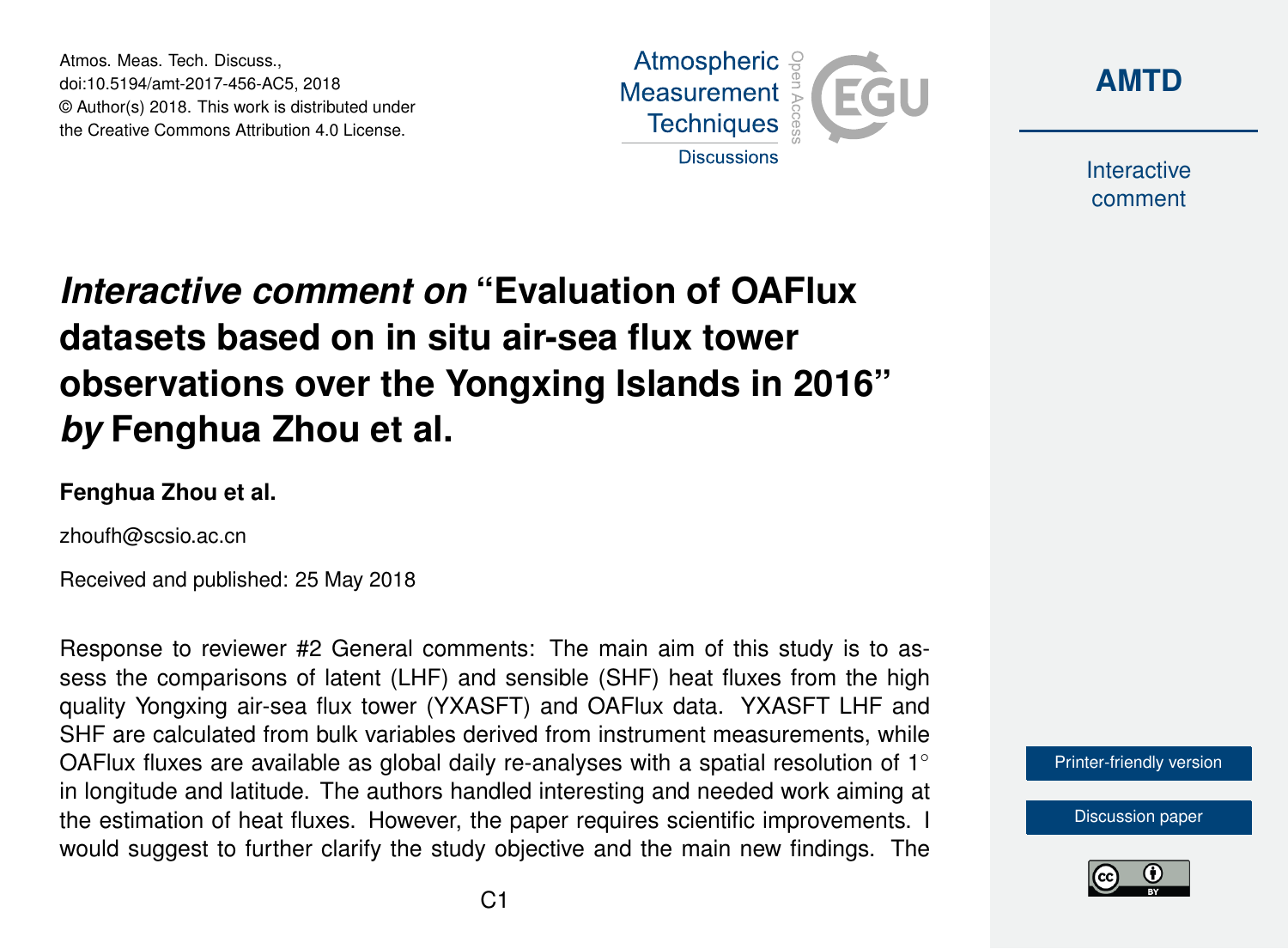main results, shown in this paper, deal with straightforward comparisons of YXASFT and OAFlux daily flux estimates, with few insights in the physics and the spatial and temporal scale impacts on the comparison results. The paper does not investigate the quality of YXASFT heat fluxes. The results showing the comparison between YXASFT and ECF fluxes are not convincing. The comparisons between the two sources are quite poor. OAFlux flux estimates have been investigated in several papers, including in papers published by the authors. For instance, the bias characterizing mean difference between moorings and OAFlux LHF are quite small. In this study, the LHF biases exhibit "outstanding" values. It would of great interest for scientific community to understand the source of differences between the previous published results and those shown in this manuscript. I am feeling very sorry. I cannot recommend the publication of this paper. However, I strongly encourage the authors to consider the comments aforementioned and listed hereafter for a new enhanced version.

Response: Thank you very much for your review and objective comments on this study. First of all, we should acknowledge that this study focuses more on the in situ measurement techniques and less on the relevant physical processes or other scientific questions. Actually, for a long time in the past, we have been devoted to the construction of YXASFT by installing a varity of observational sensors and uninterrupted maintenance work, with the aim of making it a unique, fixed, multi-parametric and long-term observational tower of air-sea interaction that is still running normally in the open water of the SCS. This study focuses on the introduction of the YXASFT and presenting some preliminary results. To prove the reliability of these in situ observations, we compared the two observational results of high frequency (ECF turbulent flux) and low frequency (bulk flux) at the beginning. In general, the results of LHF in the two sources are in good agreement. Note that some obvious mismatches can be found, which is mainly due to the effect of precipitation of ECF flux data. However, for SHF, variations in the two sources are quite different and big discrepancies exist in them. This partly due to the deficiency of the ECF sensors in the measurement of air temperature, and on the other hand it is related to the defect of the bulk formula in the SHF calculation. We have

#### **[AMTD](https://www.atmos-meas-tech-discuss.net/)**

**Interactive** comment

[Printer-friendly version](https://www.atmos-meas-tech-discuss.net/amt-2017-456/amt-2017-456-AC5-print.pdf)

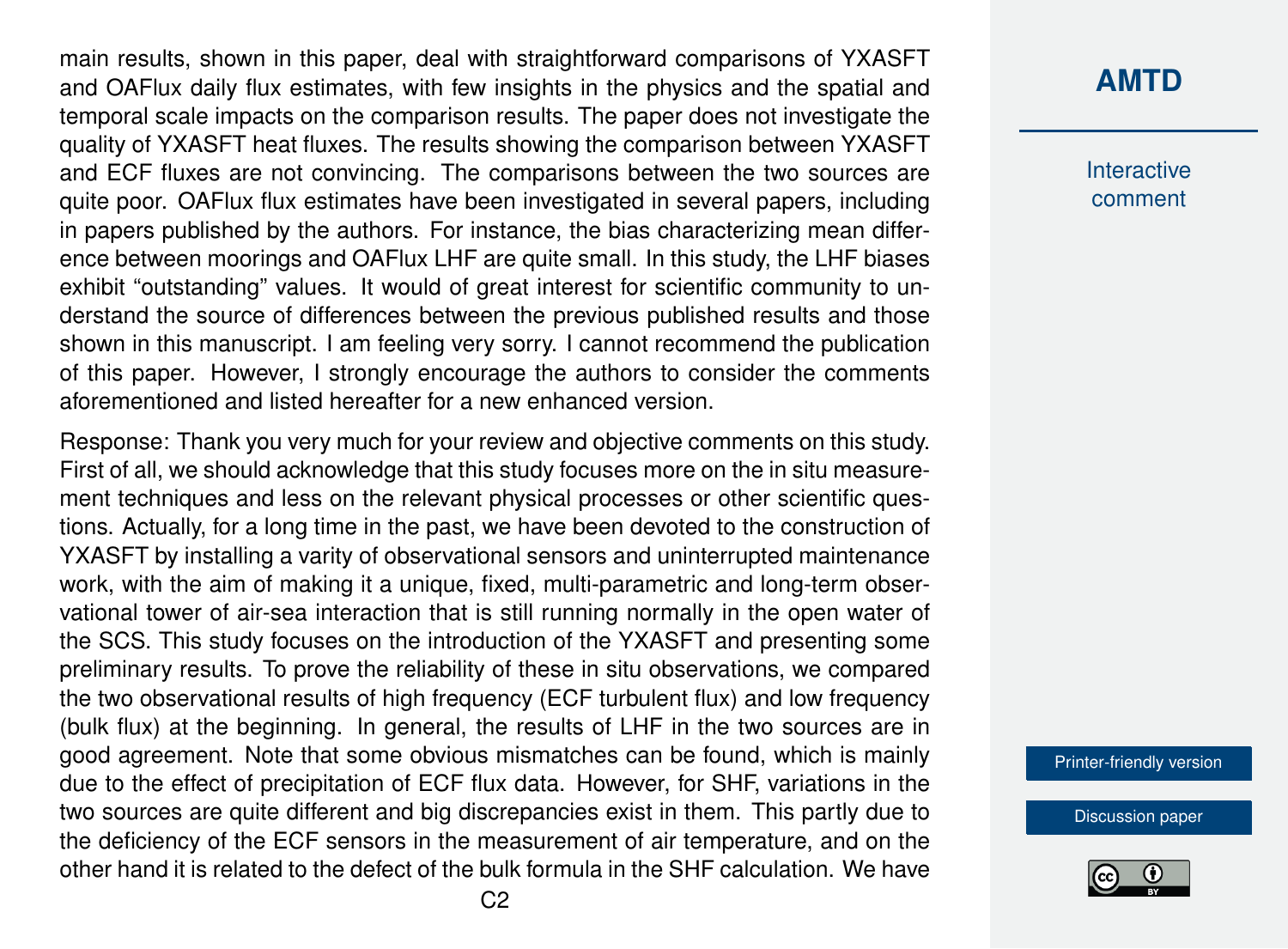explained this with more detail under the response to Specific comments No.6. As one of the most representative flux products, the OAFlux datasets was chosen and compared with full year observations at YXASFT. The YXASFT observations and OAFlux estimates coincide relatively well. On the one hand, this enhanced our confidence on the reliability of YXASFT observations. On the other hand, it helps to find problems in the present flux product and find ways to improve them. Generally speaking, we presented all the problems found in the comparisons and gave possible explanations for every mismatch, which can provide references for YXASFT and OAFlux data users. However, considering the fact that the nature of AMT is focused more on the observation technology, we have not made a deep analysis of the reasons for these problems and related scientific issue. In the future work, with the continuous accumulation of high quality YXASFT observation data, we will focus more on the scientific issues related to the air-sea boundary layer interaction. As the technical director of the YXASFT for its design and maintenance, I have received many requests for data sharing of YXASFT in different private (E-mails, messages from CAS, NUSIT, OUC et al.,) and public occasions (EGU, AGU and AOGS exhibitions). And the publication of this article can greatly enhance our confidence and promote efforts to obtain the in situ observations which are very important to air-sea interaction scientific research around the SCS. At last, we have studied the comments carefully, gave explanation for each questions list below and made some corresponding corrections which we hope meet with your approval.

Specific comments: 1. Page 3, Line 23: The correction procedure used for the estimation of Tau, SHF, and LHF should be explained. Response: Thanks for your suggestion, due to the limited article space, we did not give a detail description of EC data processing step in the paper. The turbulent flux was calculated by an online program named EasyFlux\_DL, which was developed by Campbell Scientific Inc, each EC data processing steps we adopted in EasyFlux\_DL are as follws: despiking (Vickers et al., 1997), Coordinate rotation (van Dijk et al., 2004), frequency correction (Moncrieff et al., 2004), WPL compensation (Wallace et al., 2006). As suggested by reviewer, we added Figure 3 (Page 22 in the revised paper) to show the EC data correction procedure. And also,

### **[AMTD](https://www.atmos-meas-tech-discuss.net/)**

**Interactive** comment

[Printer-friendly version](https://www.atmos-meas-tech-discuss.net/amt-2017-456/amt-2017-456-AC5-print.pdf)

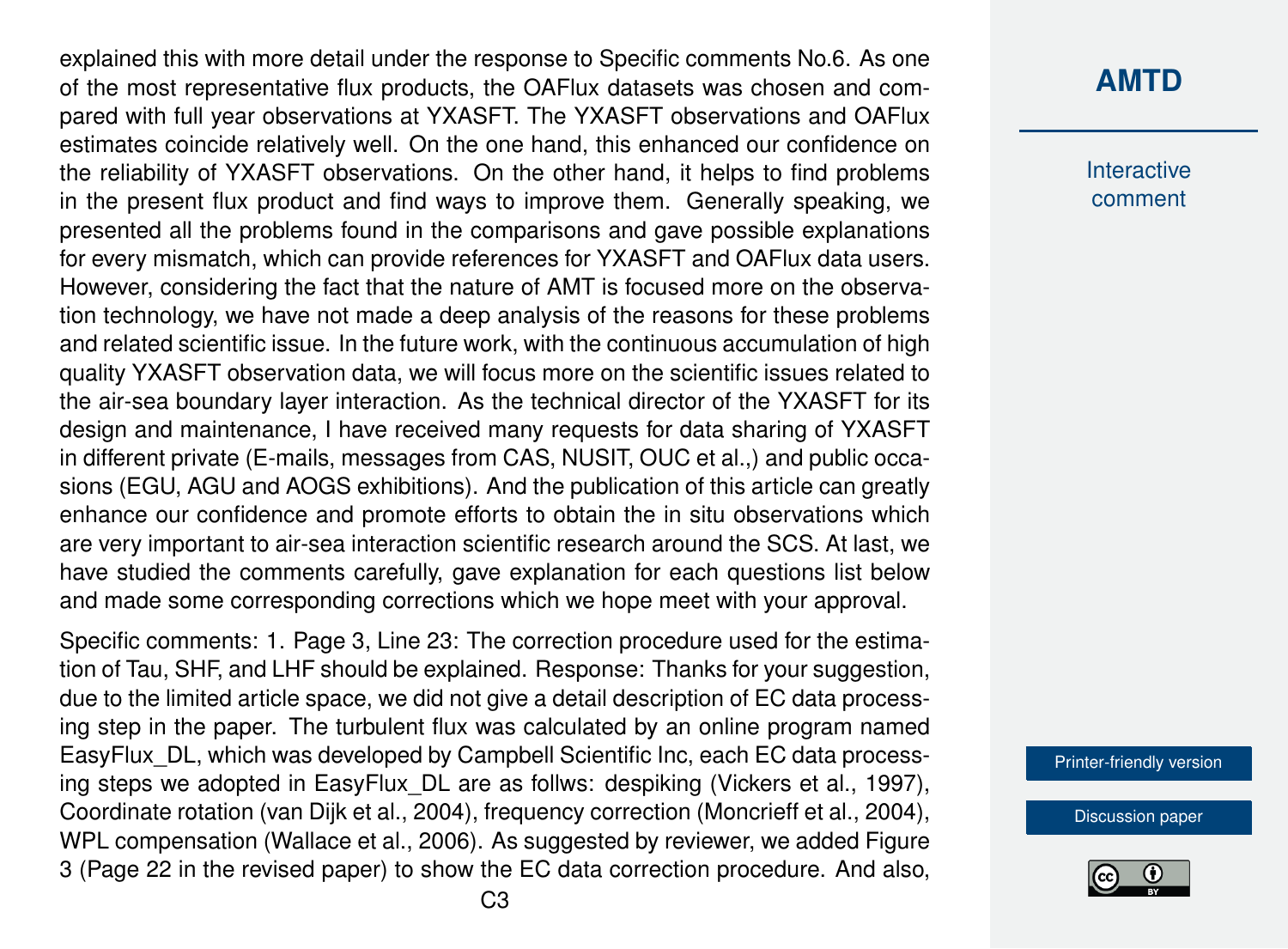in Page 6, Line 11-14, we have added a description of the EC data processing, as follows: "The EC method is mathematically complex, significant care is required to set up different processing steps for different sites, measurements and study purposes. In this paper, the EC program running on CR3000 was based on the processing steps shown in Fig. 3. "

2: Page 4: Are bulk variables measured at 20m, 12m, or 10m? The manuscript shows all these values, but does not mention any height correction. Response: The U in YXASFT used for comparison were measured in 10m, this is the same height with surface layer U in the OAFlux. The Ta and Qa adopted in YXASFT were measured at 5m, while the measurement height of Ta and Qa in the OAFlux are both 2m. Thus, prior to conducting a comparison, we used the height correction algorithm for bulk variables provided in COARE3.0 to correct the YXASFT observed data to the same height as the bulk variables in OAFlux. This was already explained in the paper (marked by red color), in Page 4, Line 18-20, as follow: "The measurement heights of Ta and Qa in the OAFlux dataset are both 2m, while the measurement heights for these two parameters on the YXASFT are both 5m. Thus, prior to conducting a comparison, we corrected the corresponding heights of the in situ data to correspond to the variable heights in the OAFlux dataset using COARE3.0. "

3. Page 3, Line 13: OAFlux are not measurements. They are estimates. Response: Thank you for reminding us. Yes, OAFLux is an estimated product with the synthesis of reanalysis and satellite inputs. The improper expression and all the similar problems found in the manuscript have been corrected.

4. Page 5, Lines 18 – 25: It is not clear. Are these calculates handled by the authors or by dedicated online software. The authors mention above the use of Easy-flux software. Response: In recent years, many EC data processing methods has been developed and updated, which are mainly divided into two kinds: one is the post-processing software, such as EdiRe, EddyPro, TK3 and so on. The users can use these software to process the direct measured high frequency turbulent data, the built-in correction **Interactive** comment

[Printer-friendly version](https://www.atmos-meas-tech-discuss.net/amt-2017-456/amt-2017-456-AC5-print.pdf)

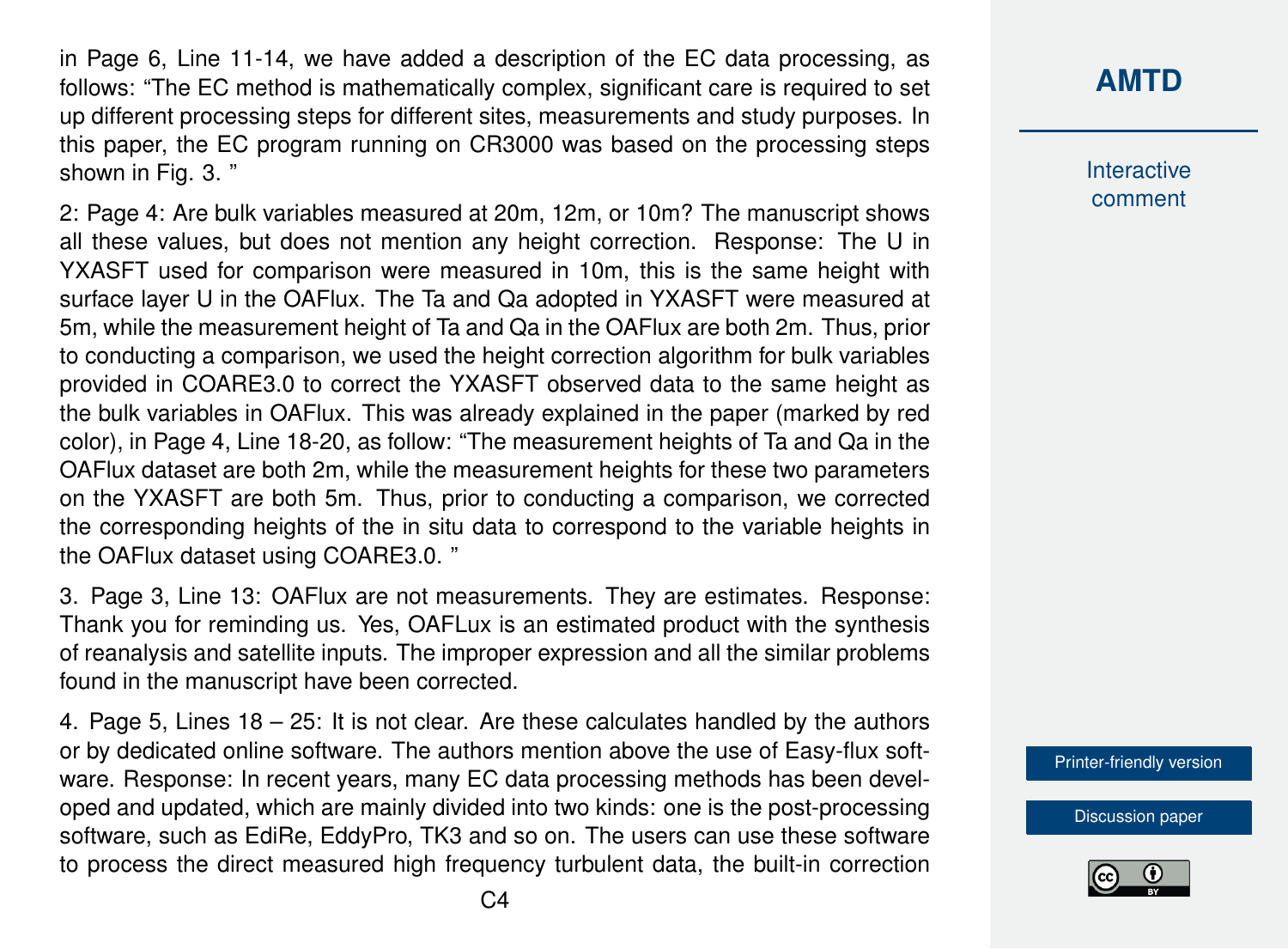algorithm module can be selected with purpose to adapt the location and environment of the observation site. The other is online processing program, such as the Easy\_flux developed by Campbell Scientific Inc, which requires the user to preset the adaptive correction algorithm in the program according to the site location and the surrounding environmental condition, the program can calculate the turbulent flux in 30min or 60min in real time. The built in algorithm modules of the online program and post-processing softwares are universally accepted around the world, the calculation results are also very similar. In this paper, we directly use the flux calculation results of the Easy\_flux online program to compare with bulk heat fluxes. Further, considering the special location of the island reef and the underlying surface of sea water, we preset a suitable data correction algorithm in order to assure the reliability of the observed data, such as we select planar fitting method for axis correction of sonic wind sensor. A detailed response has been made in Specific comments No.1 in regard to the correction procedure.

5. Page 6, Lines 19 – 24: Do the authors assume that ECF LHF observations are overestimated for rain events? Does it result from instrumental and/or measurement issues? Response: Yes, due to the limitation of the measurement principle of EC sensors, precipitation has great influence on the measurement of high frequency of Qa and Ta (Ta was indirect measured by the ultrasonic, however the principle of ultrasonic measurement of Ta will be seriously affected by precipitation). So, this is a technical problem that has not yet been solved well around the world. Due to there is no direct precipitation observation in the YXASFT, we plot the time series of the 30 min mean variables of U, Ta and Rh in Fig.1 (but this figure was not added in the revised article). As we can see from Fig.1, the time window of four possible precipitations were in 2016/02/03, 2016/02/07, 2016/02/25, 2016/03/26 (marked by dashed ellipse), respectively, which could be obviously shown from a sudden increase in Rh and a sudden drop in Ta. Strictly speaking, the ECF data in these four time windows must be eliminated before compared with COARE3.0. In this paper, we didn't eliminate the possible data polluted by precipitation, but it almost does not affect the validation of LHF. The LHF

#### **[AMTD](https://www.atmos-meas-tech-discuss.net/)**

**Interactive** comment

[Printer-friendly version](https://www.atmos-meas-tech-discuss.net/amt-2017-456/amt-2017-456-AC5-print.pdf)

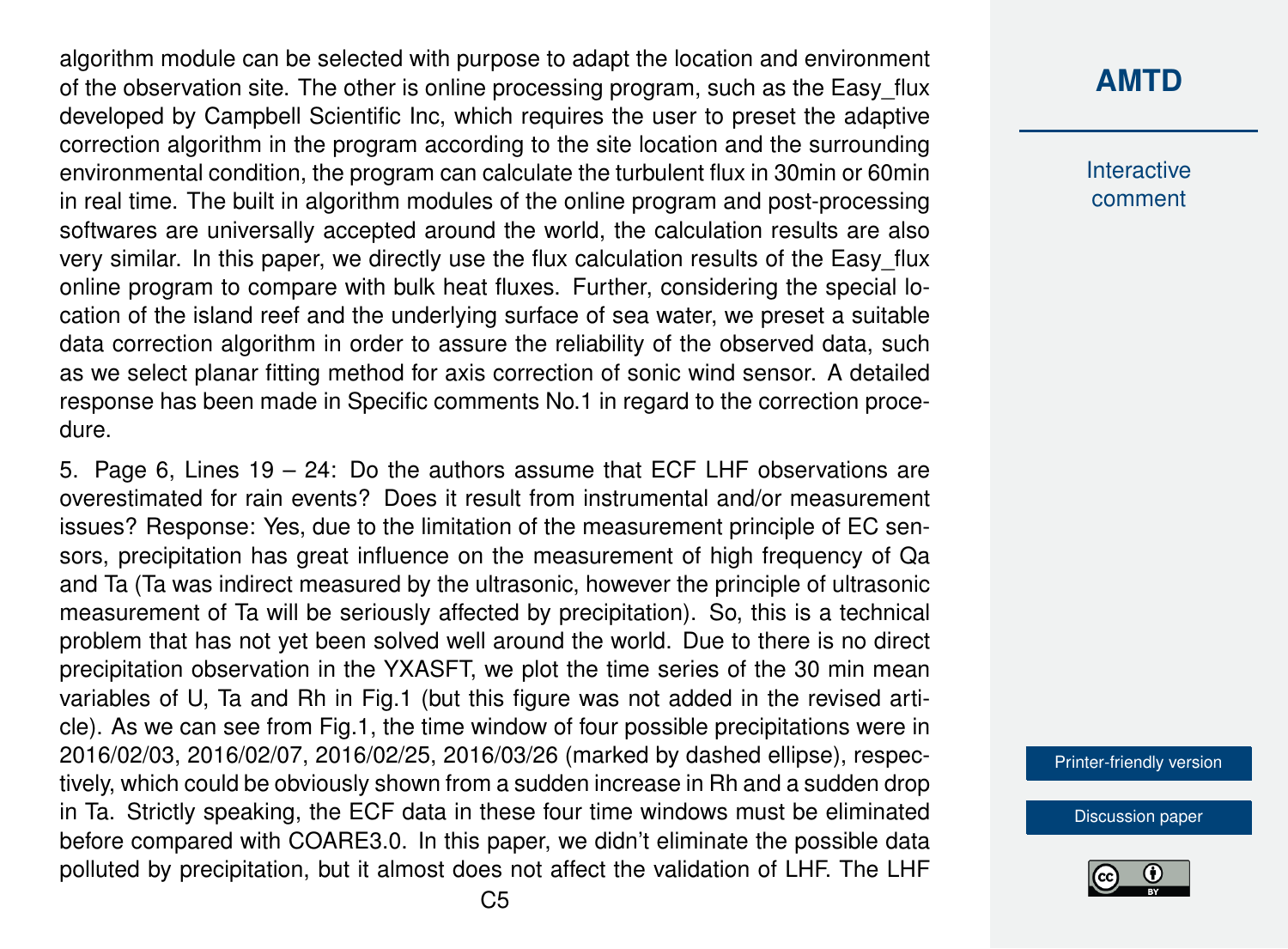comparison between ECF and COARE3.0 shows a good consistency except for the above mentioned possible precipitation windows. We agree very much that if the ECF data during precipitation days were eliminated, the comparison between CAORE3.0 and ECF will be more consistent, which will further demonstrate the reliability of the COARE3.0 algorithm in SCS.

6. Page 7, Lines 25 – 28: Convincing scientific and/or technical reasons should be provided for explaining the difference between observed and estimated SHF. Response: The big difference of SHF between ECF and bulk method can be attributed to both the technical and theoretical reasons. Technical aspects: As we mentioned in the answer of the last question, the Ta was indirectly measured using ultrasonic principle rather than directly physical measurement, so it was easily affected by the precipitation and surrounding environment (Zhang et al., 2016). Further more, Ta was the key factor of SHF calculation and can directly affect the accuracy the SHF in ECF system. So, inaccuracy measurement of Ta by ECF system is a technical problem to be solved. Theoretical aspects: The present bulk method still has large uncertainties in SHF calculation (for example, the uncertainty and limitations of parameterization schemes), which can affect the calculation accuracy of SHF by bulk method. To solve this problem, joint efforts by the scientific community are needed to improve and optimize the parameterization scheme So, on the basis of the technical and theoretical problems mentioned above, the comparison results show that the SHF calculated by ECF and Bulk method is so not consistent with each other. Actually, this problem is well understood as: you can not expect that neither of the two results is accurate enough to have good match with each other. Further, from Fig.9 in the revised paper we can find that the SHF deviation of YXASFT observation and OAFlux is mainly come from spring and winter, but it showed high consistency in the summer autumn period. This is also consistent with the Ts comparison in Fig.7, which are further affected by the cloud cover in different seasons.

Reference: Zhang R., J. Huang, X. Wang, J. A. Zhang, and F. Huang, 2016: Effects

#### **[AMTD](https://www.atmos-meas-tech-discuss.net/)**

**Interactive** comment

[Printer-friendly version](https://www.atmos-meas-tech-discuss.net/amt-2017-456/amt-2017-456-AC5-print.pdf)

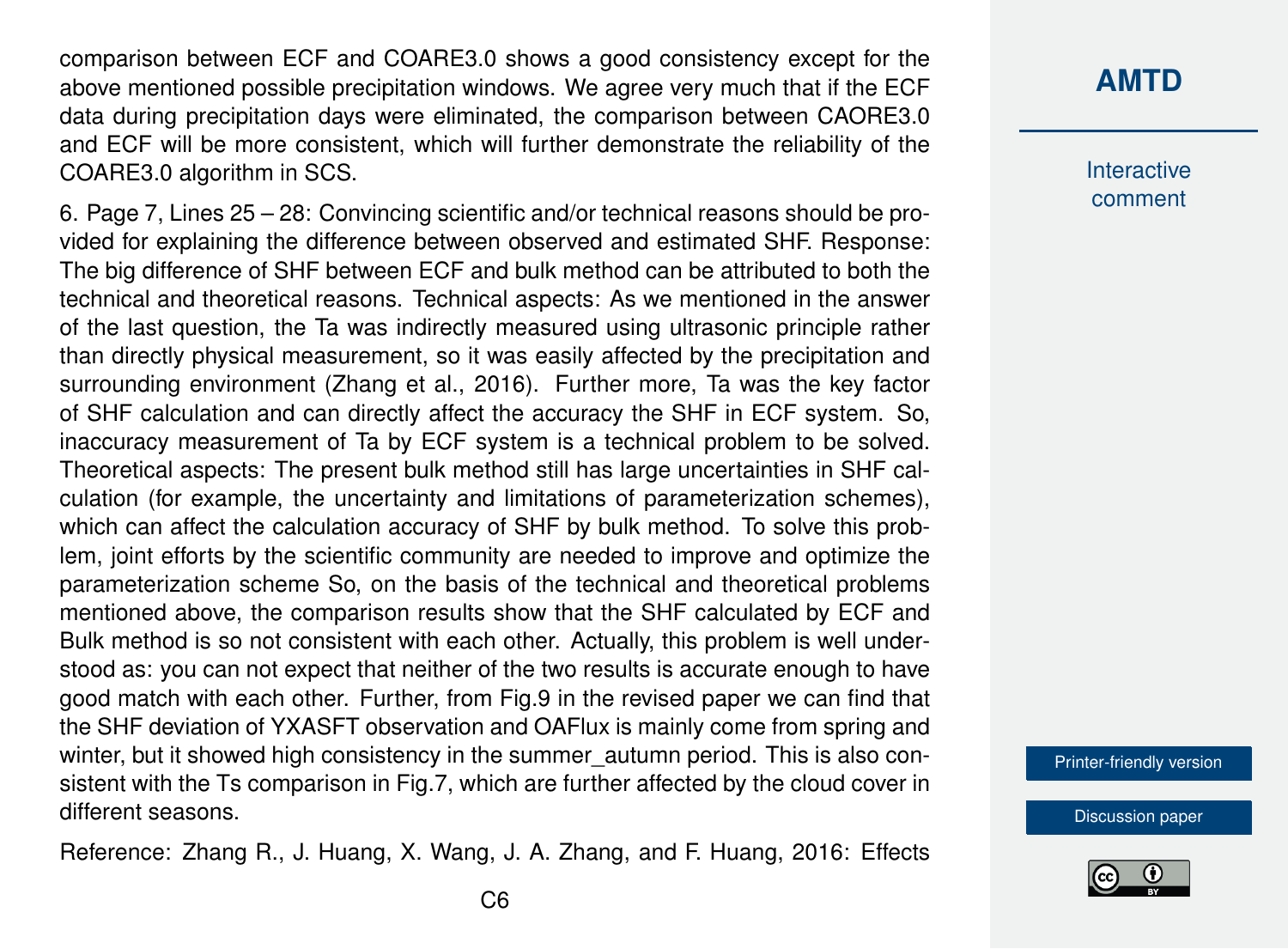of precipitation on sonic anemometer measurements of turbulent fluxes in the atmospheric surface layer. J. Ocean Univ. China, 15(3), 389-398.

7. Page 7, Lines 11-13: How the YXASFT and OAFlux consistency has been determined? Response: One side, we try to understand your question from the aspect of spatial matching of the compared datasets. Reply as follows: The YXASFT observation is a signal point, and the OAFlux is a gridded datasets. In order to minimize the uncertainly caused by the location difference, we have adopted the method introduced by (Sun et al, 2003). The representative OAFlux data used for comparison with YX-ASFT is derived by bilinearly interpolated (inversely weighted by distance) from values of the surrounding four grid points. On the other side, we try to understand your question as how to quantify of data consistency from the comparison, and reply as follows: We gave both the time series and the scatter plots of each compared variables in Fig.5 and Fig.7 (in the revised paper), respectively. From Fig.7, the consistency of the two variables can be quantitative analyzed by value of both line coefficient and R2, the bigger value of line coefficient and R2 indicates a better consistency. Reference: Sun B, Yu L, Weller RA (2003). Comparisons of surface meteorology and turbulent heat fluxes over the Atlantic: NWP model analyses versus moored buoy observations. Journal of Climate 16:679–695.

8. Page 8, Lines 1-2: The OAFlux U biases are quite high compared to those obtained from moored buoys and OAFlux U10 comparisons. Does this result relies on YXASFT location and/or on OAFlux spatial and temporal resolutions? Response: Overall speaking, the U10 of OAFlux is in good consistent with the YXASFT observation, with bias of 0.96m/s in Spring, 1.19m/s in Summer\_Autumn and 0.67m/s in Winter, and a R2 of 0.90 in Spring, 0.79 in Summer\_Autumn and 0.92 in Winter, respectively. However, as shown in Fig.5 and Fig.7 (first row), the U10 in OAFlux is slightly higher than YXASFT observation, and the U10 difference between OAFlux and YXASFT is more obvious in summer. The reason for this may be related to the onset of the summer monsoon and the environmental factors became more complex during this period. The problem

## **[AMTD](https://www.atmos-meas-tech-discuss.net/)**

**Interactive** comment

[Printer-friendly version](https://www.atmos-meas-tech-discuss.net/amt-2017-456/amt-2017-456-AC5-print.pdf)

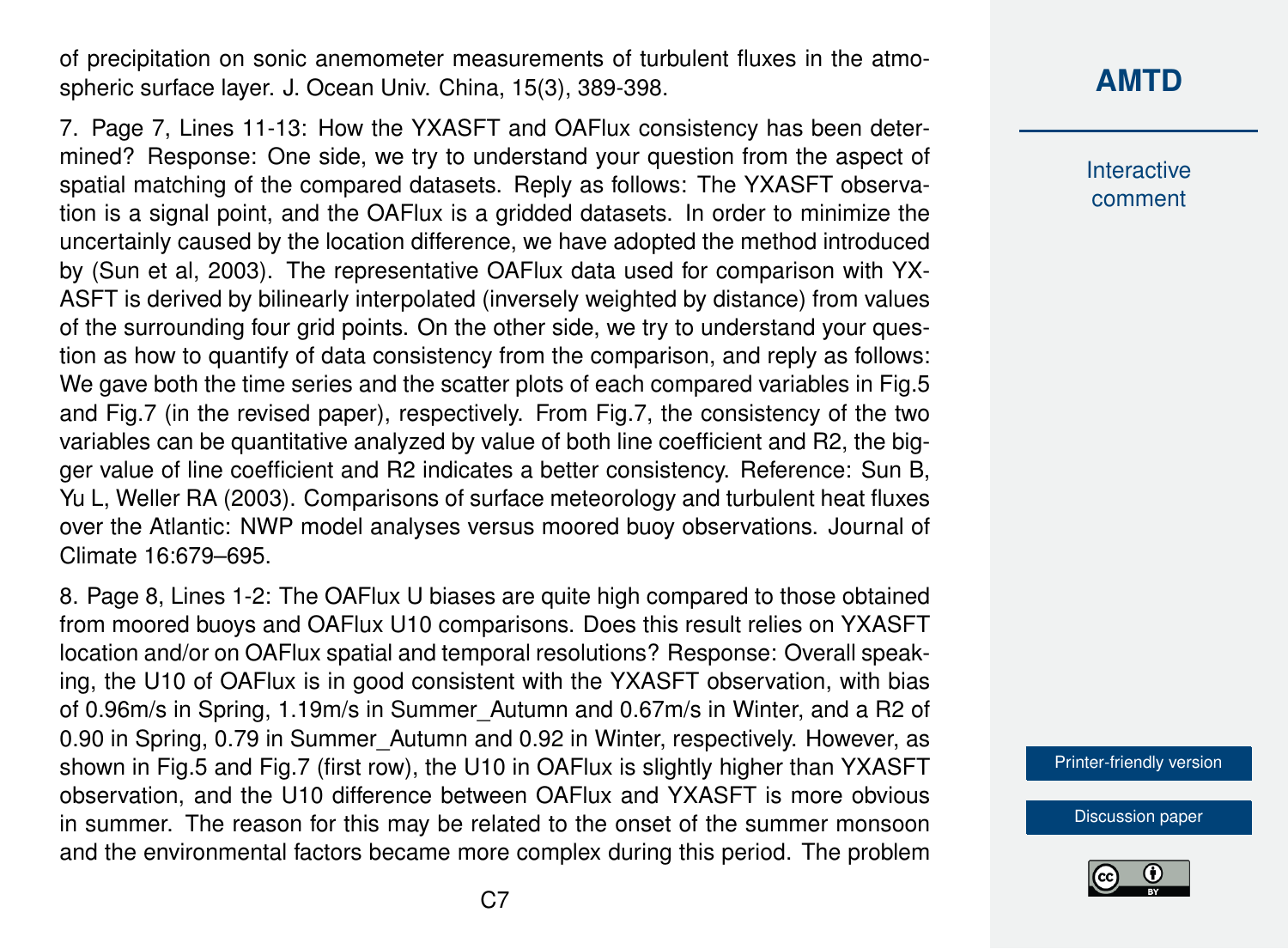of the larger U10 difference between OAFlux and YXASFT during the monsoon period remains to be further studied. On the other hand, the mismatch in temporal and spatial resolution may also affect the high biases in U. OAFlux is grid data and YXASFT is a single point observation data, the two datasets for comparison can bot be fully spatial matched. So this spatial difference may also lead to the mismatch between of OAFlux and YXASFT observation. The observed daily average data were derived from the average of 48 high-frequency (30 min) observations, but the temporal resolution of the OAFlux's daily average data is not so high (6 hours satellite remote sensing data), so the temporal resolution difference may also lead to the mismatch in their daily average data.

9. Page 8, Lines 22-24: The cloud impact on OAFlux Ts (from NOAA OI SST) should be found everywhere, and especially along tropical are. The previous published studies aiming at the assessment of OAFlux daily data, did not provide Ts results shown in this study. Response: Yes, this suggestion (the available OLR reanalysis data download) has also been given by a Short Comment during the public discussion period. And, we downloaded the daily mean OLR data from NOAA through this web link: https://www.esrl.noaa.gov/psd/cgibin/db\_search/DBSearch.pl?Dataset=NOAA+Uninterpolated+OLR&Variable=Outgoing+Longwave+Radiation, also we plotted the OLR time series as Fig 2. But from OLR time series, we can not infer that the cloud cover of the sky in winter and spring is more than that during the summer monsoon period (2016/5-2016/9). Then we used DLR (downward longwave radiation) observed from YXASFT to estimate cloud cover indirectly instead of OLR. As we know, DLR is mainly depends on the air temperature, which can be affected by cloud cover. When the sky was covered with large clouds and thick clouds, the probability of rising air temperature will be bigger, which will further increase the DLR. We plotted the curve of observed DLR in Fig.8 (in the revised paper) in the revised paper, from Fig.8 we can see that there is an evidently greater fluctuation in the DLR during the winter and spring periods than in the summer\_autumn period, indicating that the winter and spring seasons possess greater probabilities of cloudy

#### **[AMTD](https://www.atmos-meas-tech-discuss.net/)**

**Interactive** comment

[Printer-friendly version](https://www.atmos-meas-tech-discuss.net/amt-2017-456/amt-2017-456-AC5-print.pdf)

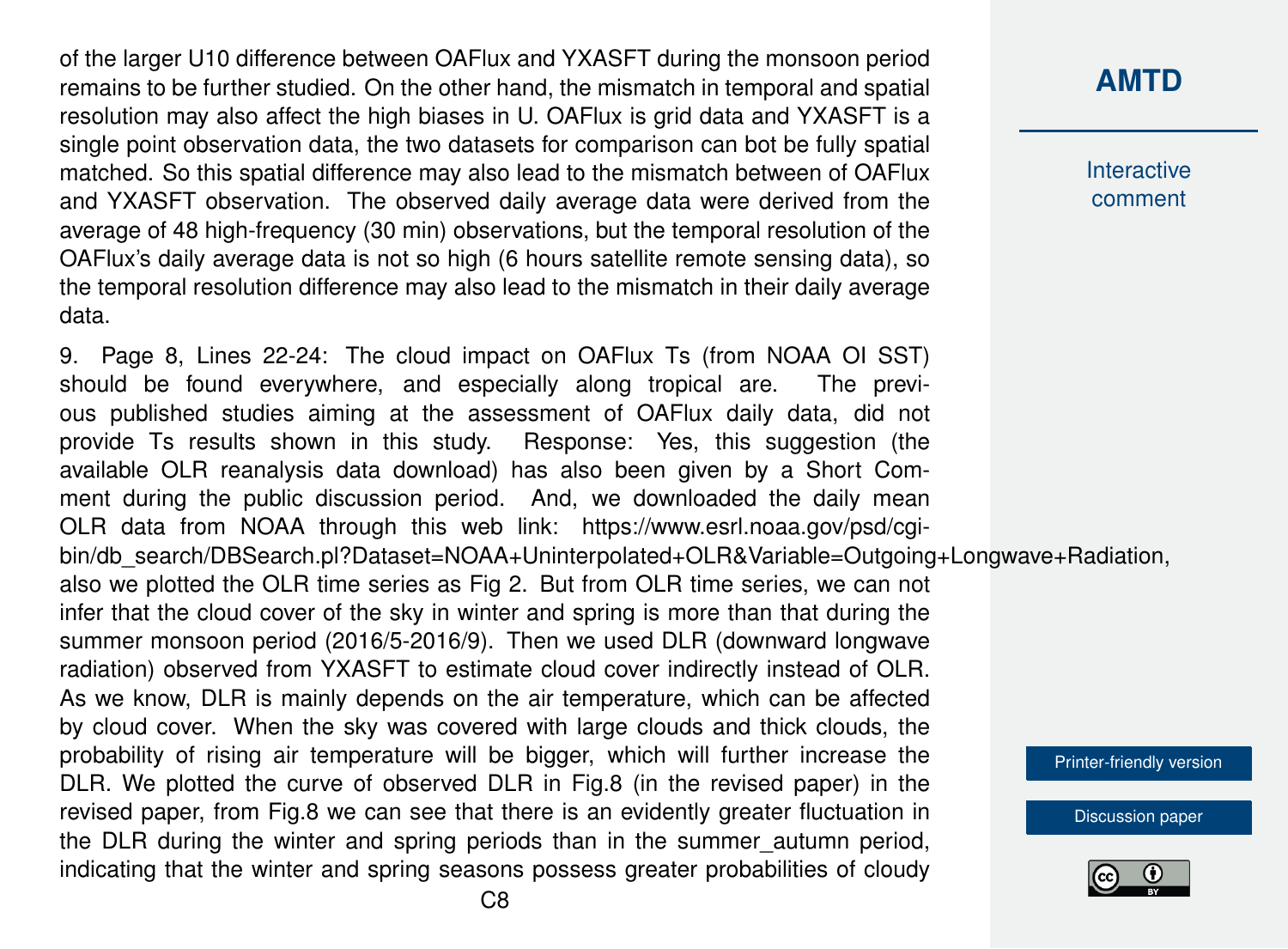days. Yes, as shown in the previous study, with the onset of the summer monsoon, the sky cloud cover should increase, and the Ts retrieved via the AVHRR should correspondingly exhibit a lower quality. But in this study, we found a different result that the data quality of Ts in OAFlux during the monsoon period is better than that in spring and winter season. And also we have tried to use the observed DLR to explain this phenomenon was caused by the less cloud cover during the summer monsoon period. This interesting phenomenon may be caused by the fact that the intensity of the summer monsoon in 2016 was weaker than those in preceding years, which remains further explored.

10. Page 10: The section on top only confirms the results published in several papers. It does provide any new findings dealing with the assessment of LHF and SHF quality or accuracy. Figure 9 and 10 show some interesting results. For instance, the relationship between in ADLHF and in ADTa for winter, would be investigated. Furthermore, the figures show significant scatter. The latter would be investigated as study cases.

Response: Yes, in terms of biased factor that determine the biased heat flux, we have got some conclusions similar to previous studies. Such as, the biases in Ts were the key factor dominating the biases in SHF and the biases in LHF is mainly caused by the biases in Qa. This does not seem redundant in the article, but proves the credibility of both previous and the present studies. And, we further analyzed the bias factors that dominate the biase of heat flux in different seasons. For example, from Fig.10 (in the revised paper), it can be seen that the LHF bias between YXASFT and OAFlux mainly caused by biased Qa in Spring, biased U and Qa in Summer\_Autumn, and bised Qa and Ta in winter, respectively. These dominate factors that cause the seasonal biases in heat flux are new findings in this article. Thank you for your suggestions, we have revised this chapter in Page 9&10, Line 26-33 & 1-3, as follows: ∆LHF: The biases in Qa are the most dominant factor in determining the biases in LHF during the spring with relatively high R2 values of 0.38 compared with the other biased bulk variables (Fig. 10 (first column)). Both of the Qa and U biases are

#### **[AMTD](https://www.atmos-meas-tech-discuss.net/)**

**Interactive** comment

[Printer-friendly version](https://www.atmos-meas-tech-discuss.net/amt-2017-456/amt-2017-456-AC5-print.pdf)